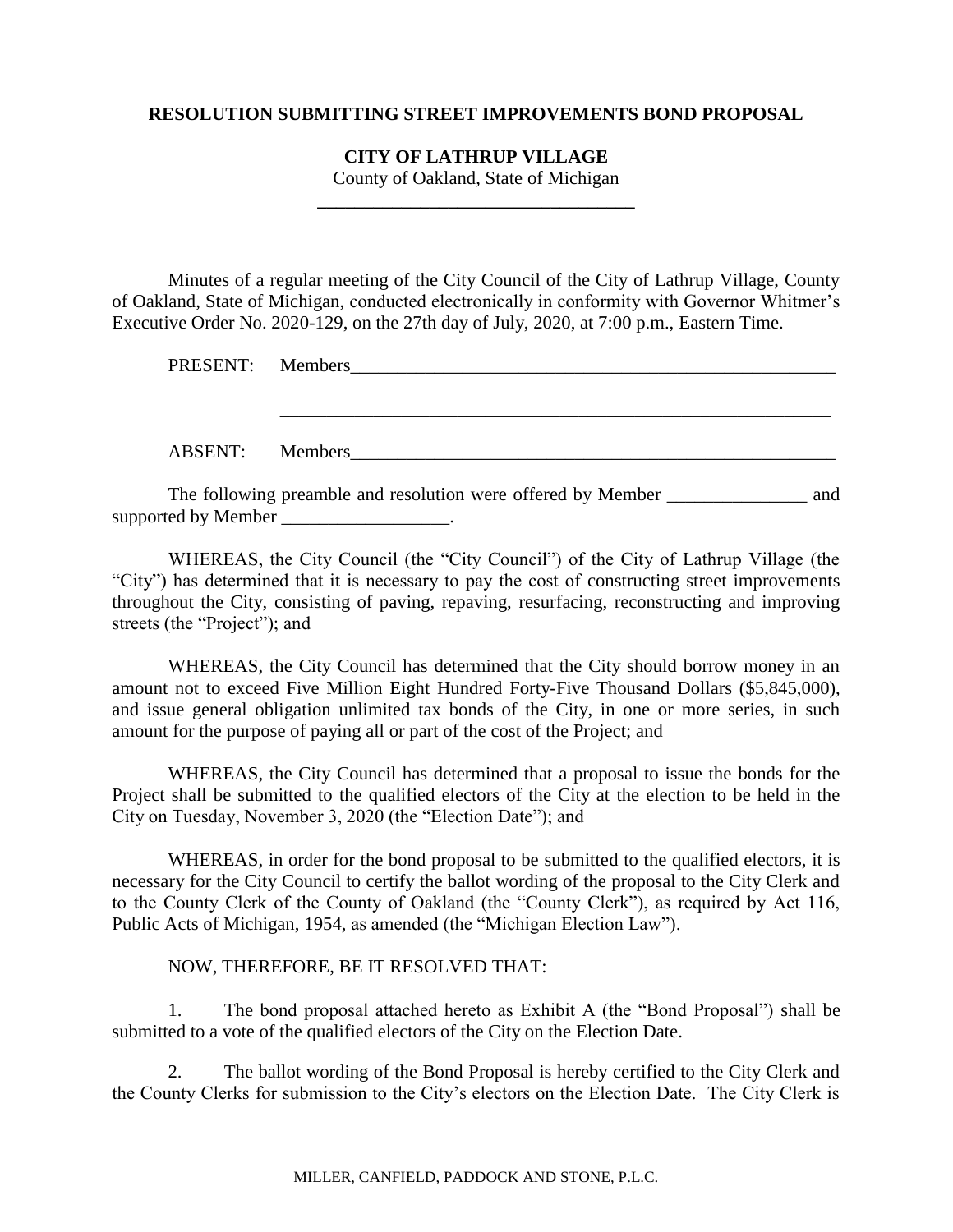hereby authorized and directed to file this Resolution and/or complete any such forms, certificates or documents as may be required by the County Clerks to evidence the foregoing certification and/or submission by no later than Tuesday, August 11, 2020.

3. The City Clerk and the County Clerk are hereby directed to (a) post and publish notice of last day of registration and notice of election as required by the Michigan Election Law; and (b) have prepared and printed, as provided by the Michigan Election Law, ballots for submitting the bond proposal at the election, which ballots shall contain the proposal appearing herein, or the proposition shall be stated as a proposal on the voting machines, which ballots may include other matters presented to the electorate on the same date.

4. The estimated millage rate in the first year and simple average annual millage rate set forth in the Bond Proposal, which have been prepared for the City by Bendzinski & Co., financial advisors to the City, are reasonable estimates of such millage rates based on current assumptions.

5. The City makes the following declarations for the purpose of complying with the reimbursement rules of Treas. Reg. § 1.150-2 pursuant to the Internal Revenue Code of 1986, as amended:

- (a) If the ballot proposal is approved by the electors, the City reasonably expects to reimburse itself with proceeds of the Bonds for certain costs of the Project which were paid or will be paid from the general funds of the City subsequent to sixty (60) days prior to today.
- (b) The maximum principal amount of debt expected to be issued for the Project, including issuance costs, is \$5,845,000.
- (c) A reimbursement allocation of the capital expenditures described above with the proceeds of the Bonds will occur not later than 18 months after the later of (i) the date on which the expenditure is paid, or (ii) the date the Project is placed in service or abandoned, but in no event more than three (3) years after the original expenditure is paid. A reimbursement allocation is an allocation in writing that evidences the City's use of the proceeds of the Bonds to reimburse the City for a capital expenditure made pursuant to this resolution.

6. Miller, Canfield, Paddock and Stone, P.L.C. is hereby confirmed as Bond Counsel to the City in connection with the issuance of the Bonds.

7. Bendzinski & Co., Inc. is hereby confirmed as the registered municipal advisor to the City in connection with the issuance of the Bonds.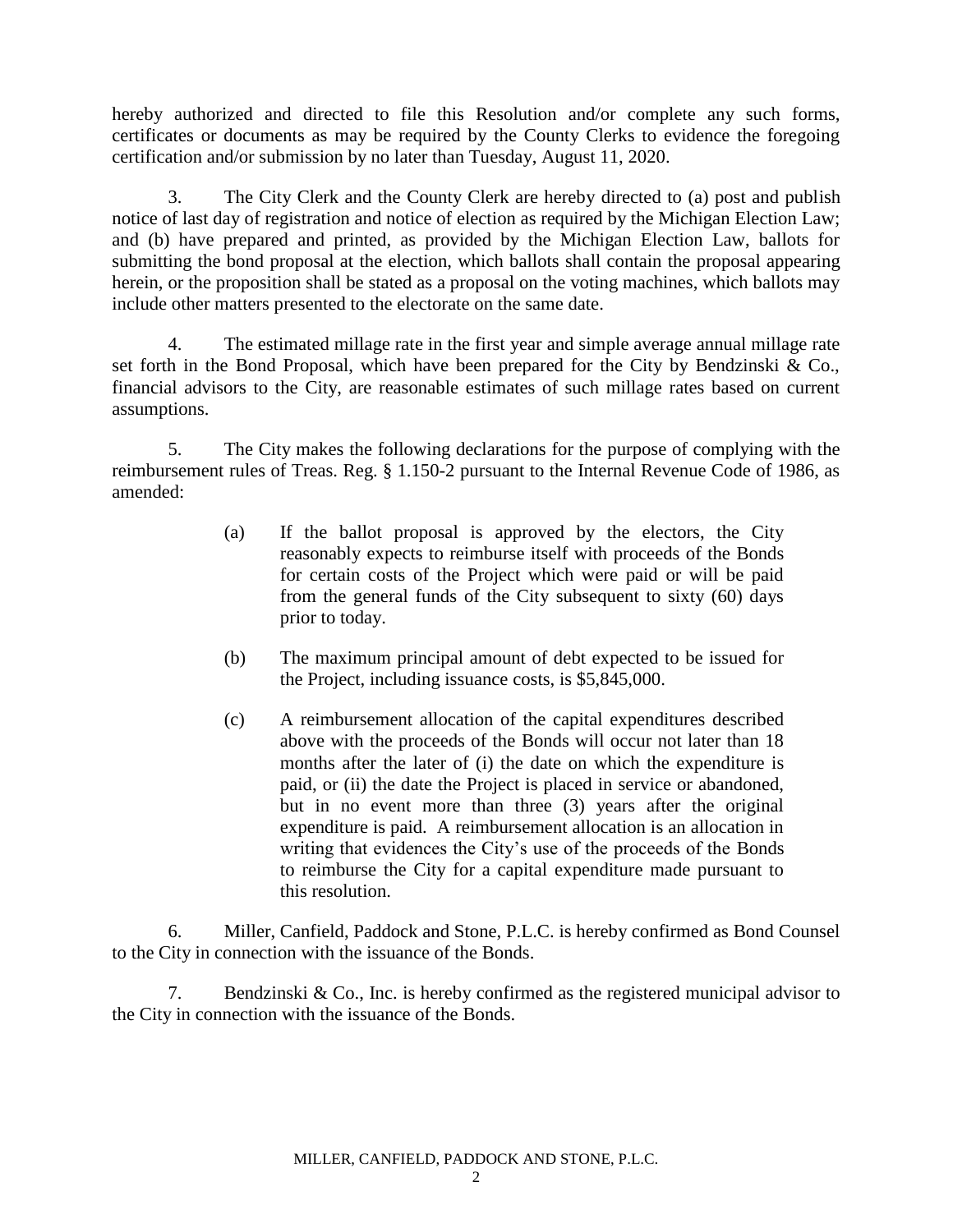8. All resolutions and parts of resolutions, insofar as they conflict with the provisions of this resolution, are hereby repealed.

| AYES: |                |
|-------|----------------|
|       |                |
|       |                |
| NAYS: | <b>Members</b> |

**RESOLUTION DECLARED ADOPTED.**

Yvette Talley City Clerk

\_\_\_\_\_\_\_\_\_\_\_\_\_\_\_\_\_\_\_\_\_\_\_\_\_\_\_\_\_\_

I HEREBY CERTIFY that the attached is a true and complete copy of a resolution adopted by the City Council of the City of Lathrup Village, County of Oakland, State of Michigan, at a regular meeting held on July 27, 2020, and that the meeting was conducted and public notice of the meeting was given pursuant to Act No. 267, Public Acts of Michigan, 1976, and that the minutes of the meeting were kept and will be or have been made available as required by the Act.

> Yvette Talley City Clerk

\_\_\_\_\_\_\_\_\_\_\_\_\_\_\_\_\_\_\_\_\_\_\_\_\_\_\_\_\_\_